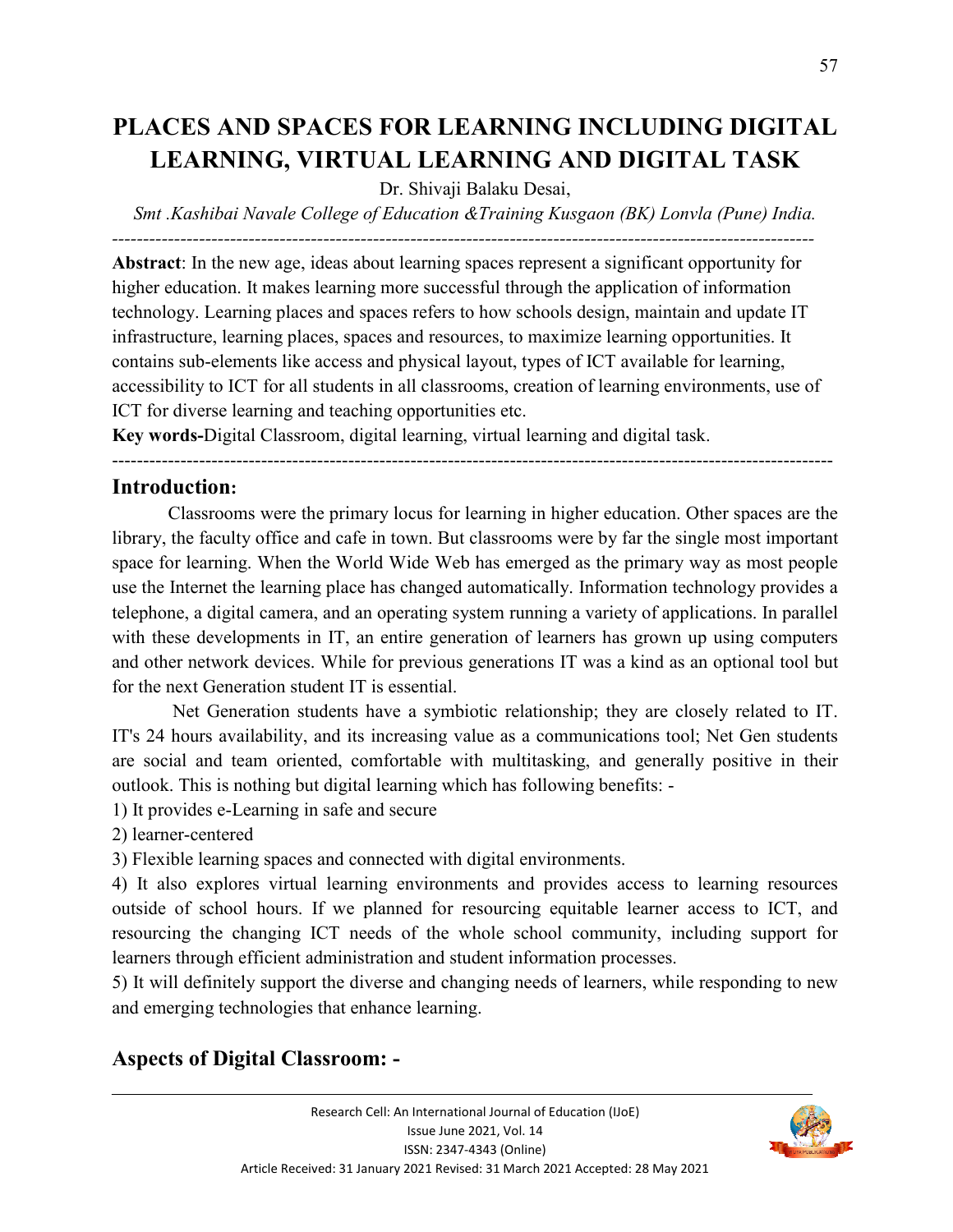These developments impact the locus of learning in higher education. Due to this classroom are expanded and evolved, virtual space has taken its place along with physical space. Over the past decade, higher education has invested millions of dollars in classroom technology addition to documents cameras, DVD players, Internet access, and projectors. But it is now possible to bring much more diverse materials to the classroom, to present them in a variety of ways, and to devise new classroom activities for students. As a result, the concept of the classroom has expanded to include this set of new functions.

#### **1.Videoconferencing: -**

 These new classroom capabilities have, in turn; sparked interest in new pedagogical approaches wireless networking among all class. Videoconferencing makes it feasible for an invited expert from a remote institution to join a class session. Discussions, notes, and other inclassroom events can be captured and disseminated for further study technology acts as the lever that makes it possible to develop new and more effective pedagogies. Hence the classroom and the activities associated with it are evolving.

 The digital resources used in higher education are increasing and delivered via the network & network connectivity is increasingly portable. This means that learning can occur anytime and anywhere.Net Gen students, using a variety of digital devices, can turn almost any space outside the classroom into an *informal* learning space. Similar to the traditional classroom, educators have an important opportunity to rethink and redesign these non-classroom spaces to support, encourage and extend students' learning environment.

#### **2.Virtual Space: -**

 The space in which learning takes place is no longer physical it is virtual also. The virtual space is an entirely new environment*. Virtual space* is any location where people can meet using networked digital devices. We should understand virtual space in its widest sense, interactive functions such as chat, blogs, and wikis but also e-mail and discussion threads. Unlike physical spaces, virtual spaces come and go. They can be spontaneous as well as deliberate, synchronous or asynchronous. Participants and their relationships in the virtual learning space can shift rapidly. Again an IT-based function virtual space refers closely with Net Gen characteristics. Net Gen students are mobile, as is virtual space. Net Gen students are facile at multitasking and moving back and forth between real and virtual spaces. It is clear that the virtual space is taking its place alongside the classroom and other physical locations as a locus for learning. The result is that we are compelled to expand our concept of where learning occurs.

#### **3. Virtual learning: -**

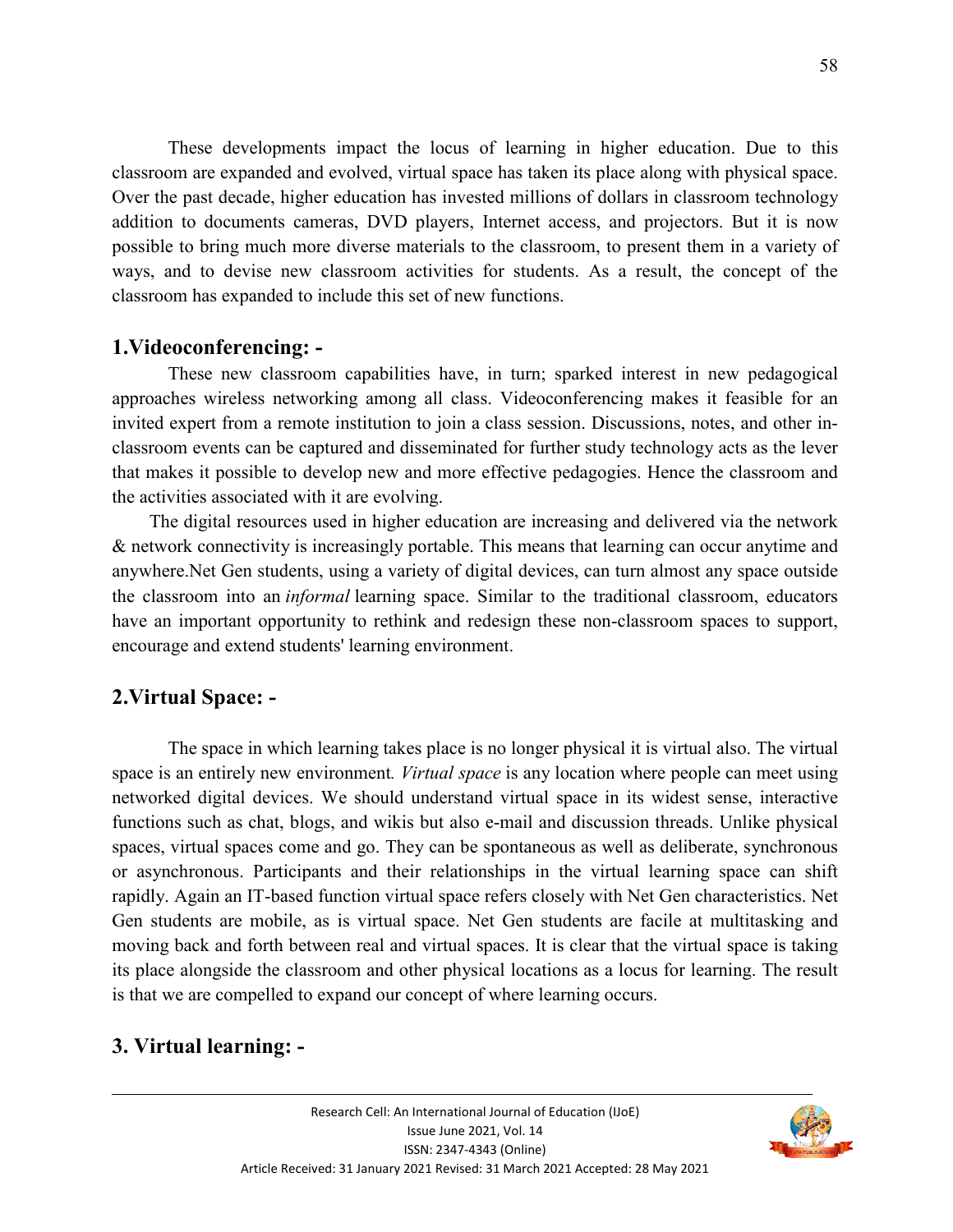A virtual learning environment (VLE) is a Web-based platform for the digital aspects of courses of study, usually within educational institutions. VLEs typically: allow participants to be organized into cohorts, groups and roles; present resources, activities and interactions within a course structure; provide for the different stages of assessment; report on participation; and have some level of integration with other institutional systems. VLEs have been adopted by almost all higher education institutions.

### **Main components required for a virtual learning**

The following are the basic or the main components required for a virtual learning environment

1. The course syllabus

2. Administrative information about the course, prerequisites, credits, registration, payments, physical sessions, and contact information for the instructor.

3. A notice board for current information about the ongoing course

4. The distance learning includes material such as copies of lecture in the form of text, audio, or video presentations, and the supporting visual presentations.

5. Additional resources either integrated or as links to outside resources consist of supplementary reading or innovative equivalents for it.

6. Self-assessment quizzes or analogous devices normally scored automatically.

7. Formal assessment functions, such as examinations, essay submission, or presentation of projects. Support for communications, including e-mail, chat rooms, twitter, wikis, blogs etc.

8. Provision for the necessary hyperlinks to create a unified presentation to the students.

## **VLE Learning platforms commonly allow**

- 1. Content management creation, storage, access to and use of learning resources.
- 2. Curriculum mapping and planning lesson planning, assessment and personalization of the learning experience.
- 3. Learner engagement and administration managed access to learner information and resources and tracking of progress and achievement
- 4. Communication and collaboration emails, notices, chat, wikis, blogs

## **Merits of Virtual Learning:-**

1) Economize on the time of teaching staff, and the cost of instruction.

2) Facilitate the presentation of online learning by instructors without web authoring experience.

3) Provide instruction to students in a flexible manner to students with varying time and location constraints.

4) Provide instruction in a manner familiar to the current web-oriented generation of students.

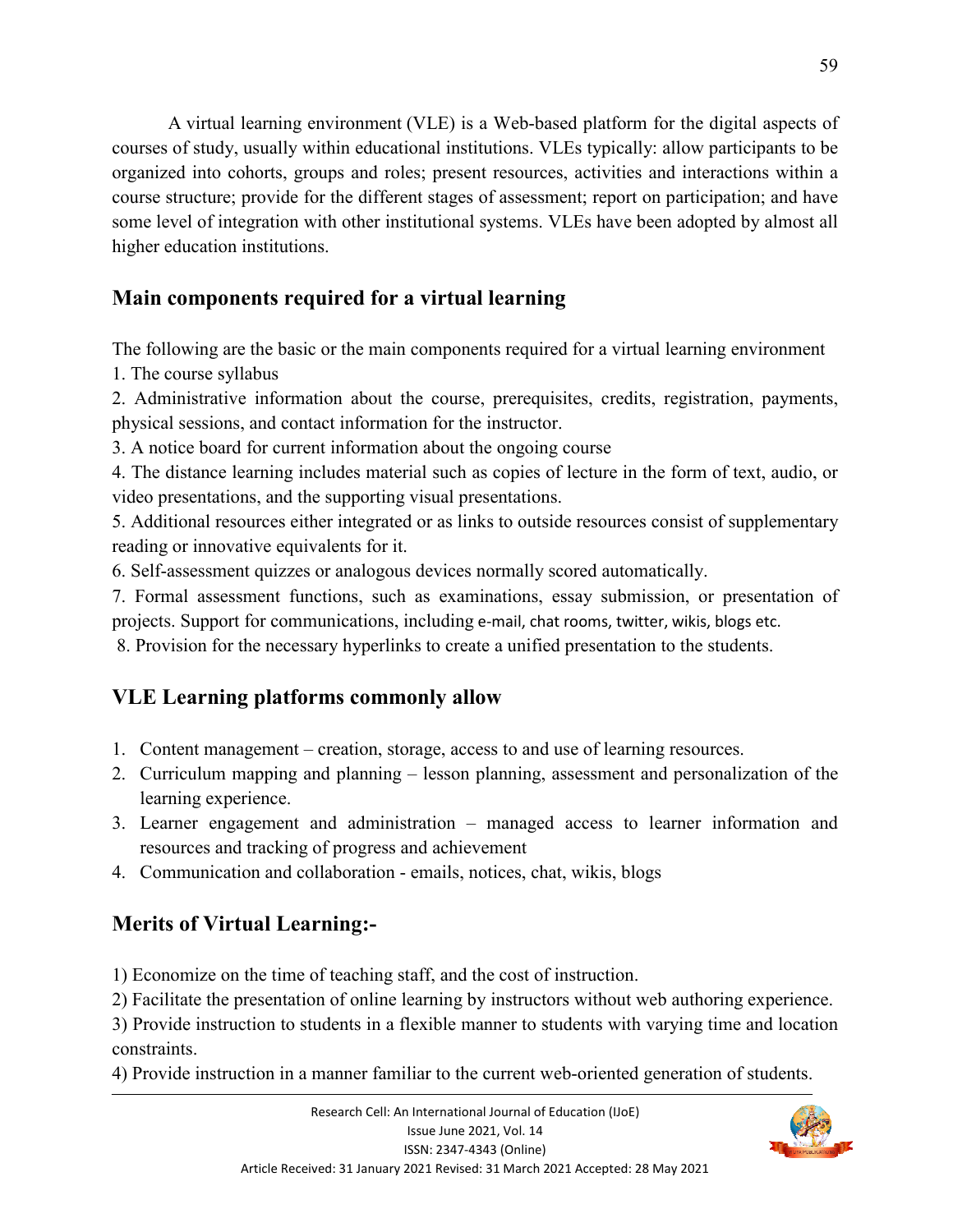5) Facilitate the networking of instruction between different campuses or even colleges.

6) Provide for the reuse of common material among different courses.

7) Provide automatic integration of the results of student learning into campus information systems.

8) Virtual Learning Environments enable many 21st century skills, including Global Awareness, self-Direction Information and Communication Technology Literacy, Problem Solving Skills, Time Management etc.

# **Why Digital Learning is better? :-**

 Richer Resources Customization & Personalization Cognitive Tutors Engagement and Interactivity 100% Classroom Participation Collaboration Digital Archives- threaded discussions deeper understandings Global Publication Online Learning Communities "Serving the Net" Crowd sourcing Software that Gets Smarter the Internet of Things

### **Conclusion :-**

 There are many advantages that have come since the introduction of digital technology within classrooms of all education levels. One of the advantages of having computer-assisted instruction in the classroom is that the computer can serve as a tutor. Teachers can only help students in the learning process to a certain level and only during school hours. The information can be presented in such a large variety of ways i.e. visually, orally, differently sized fonts, different colures, etc. that almost any type of learner can benefit and learn through the new technologies. The internet and other forms of technology give students access to a huge wealth of knowledge that previously was not as accessible to students. Efficiency is a huge benefit from having technology in the classrooms. Teachers and students alike can quickly access vast amounts of information and present in through a variety of mediums.

Another benefit that people argue is that technology, especially the internet, allows for equality within education. The use of the internet because certain educational technologies are too expensive for less fortunate people to afford access to.

#### **References**

Alliance for Excellent Education. Culture Shift: Teaching in a Learner-Centered Environment Powered by Digital Learning, May 2012. http://www.all4ed.org/files/ CultureShift.pdf.